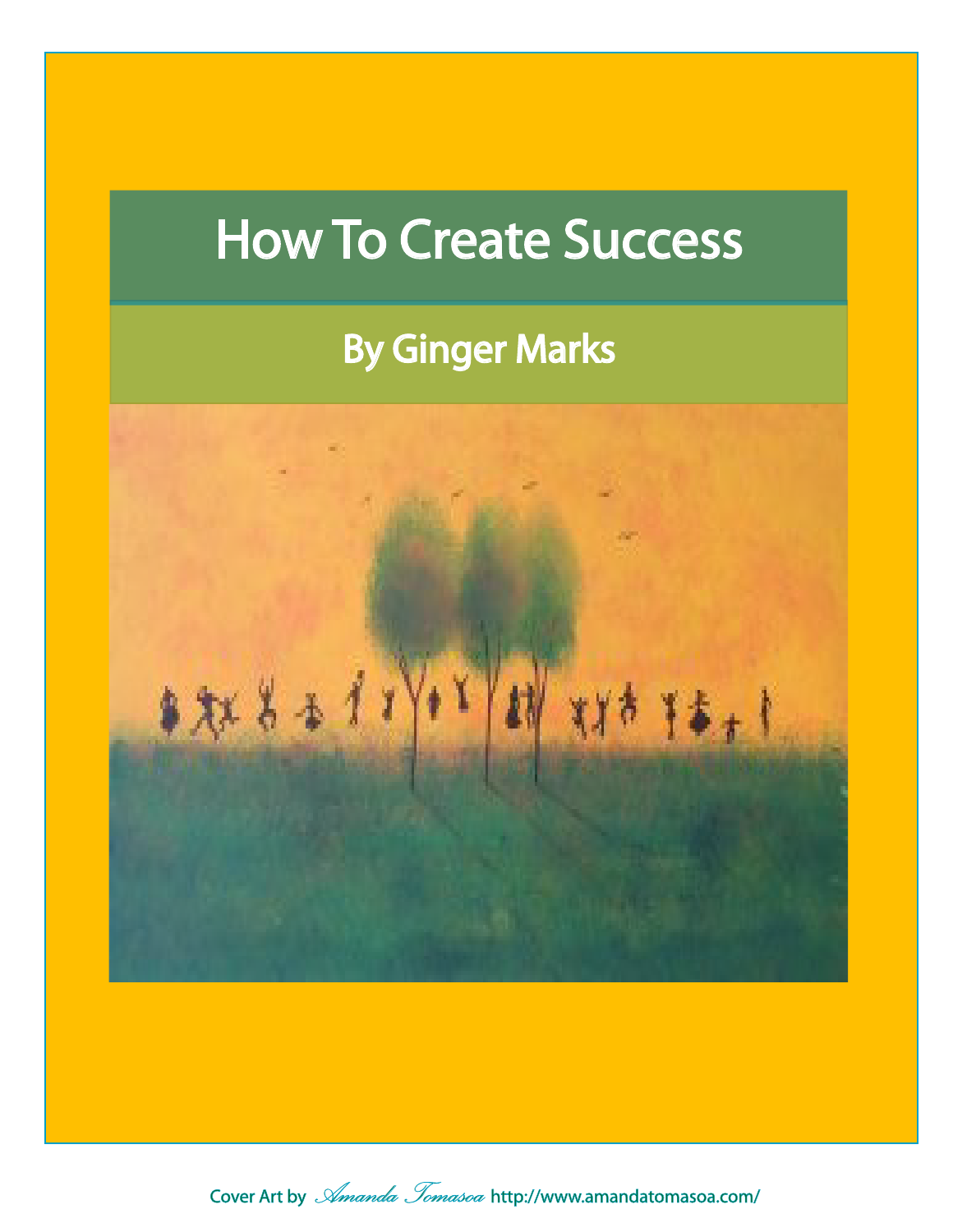## Contents

Chapter 1 Commit to Excellence

> Chapter 2 [Commit to Do](#page-3-0)

Chapter 3 [Commit to Win](#page-5-0)

Chapter 4 [A Vote For Confidence](#page-7-0)

Chapter 5 [Seven Deadly Sins of Goal Setting – Part I](#page-10-0)

Chapter 6 [Seven Deadly Sins of Goal Setting – Part II](#page-12-0)

> Chapter 7 [Contagious Influence](#page-15-0)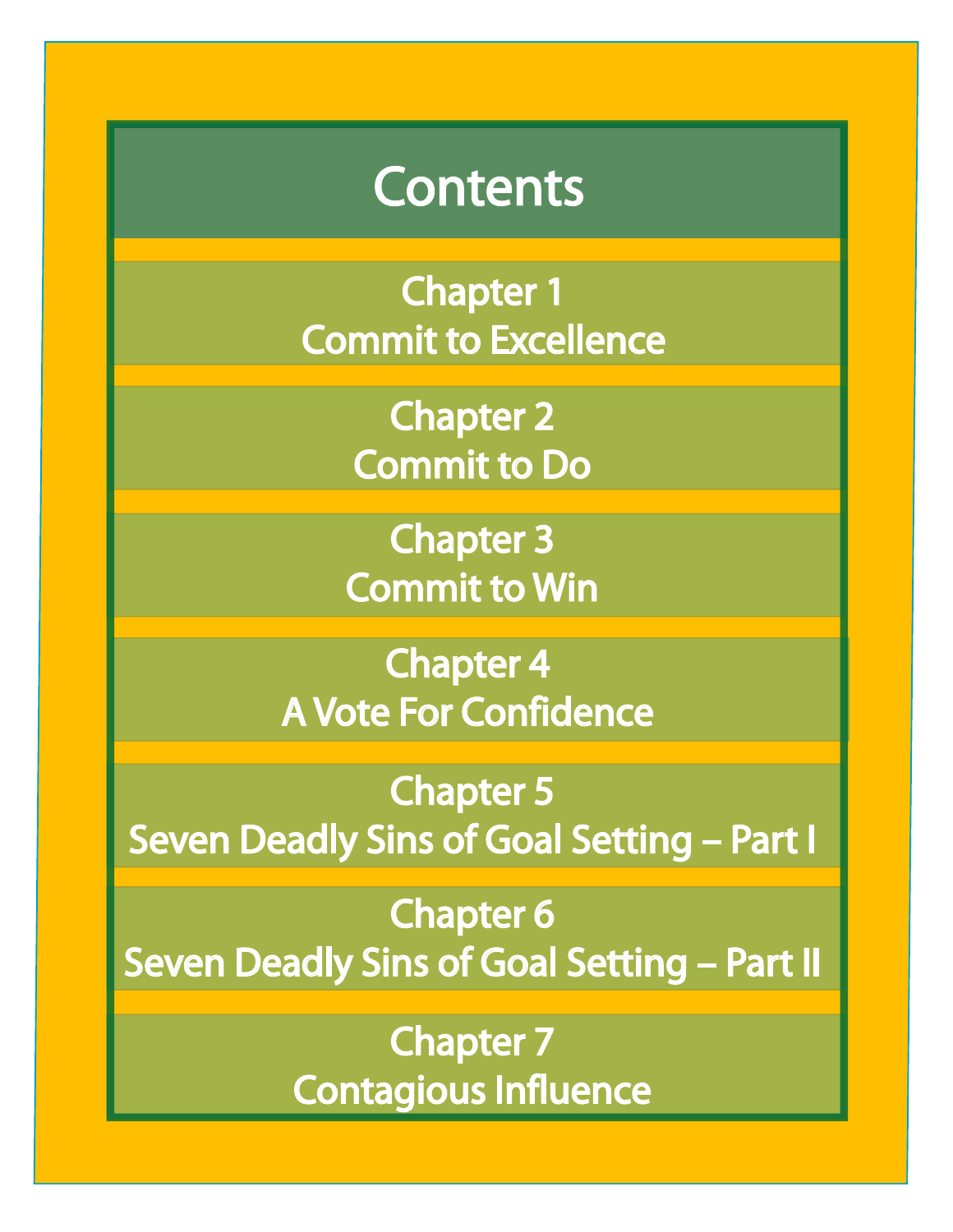#### **Commit to excellence!**

The potential for success lies within you. Granted you must be brave, committed and flexible; you also must remain clearly focused on your goal. Whether that goal is to build a small customer base or you intend to capture a large market share, your commitment to excellence in relation to your customers and your product or service can be the key ingredient to your success.

Remaining compassionate while staying on track can be a bit of a trick. While at times a valued customer may have special needs and you might want to go that extra mile for them, you must clearly distinguish when and where to draw the line. Yes, be flexible but don't get taken advantage of. Give them anything you can while remaining true to yourself.

If a customer needs to be a little late for an appointment or requires an extension on the pay-by date and you can accommodate them do so with reservation. Help them to recognize there is a limit to your understanding and generosity. Don't just blindly let them slide into a bad habit.

Sometimes the hardest thing to do is "fire" a customer or client. You may consider that impertinent, or even unrealistic, however if a customer or client is overly demanding, constantly late, or in any manner inconsiderate, you don't have to continue to service them. They may ultimately wind up costing you more than they are worth.

Recently, I read about a young woman who had built a thriving company. She permitted her biggest client to constantly stretch their pay-by date and when her client suddenly filed bankruptcy she was faced with down-sizing her business. The end result of the loss of this business client forced her to impose a pay-cut on her employees and herself. Thankfully, her company survived; could yours? Let us recognize the lesson revealed by her setback. Don't be afraid to say "no" when you are uncomfortable with a situation.

To be truly successful in business today, competitiveness, compassion and clarity of vision are entrepreneurial musts.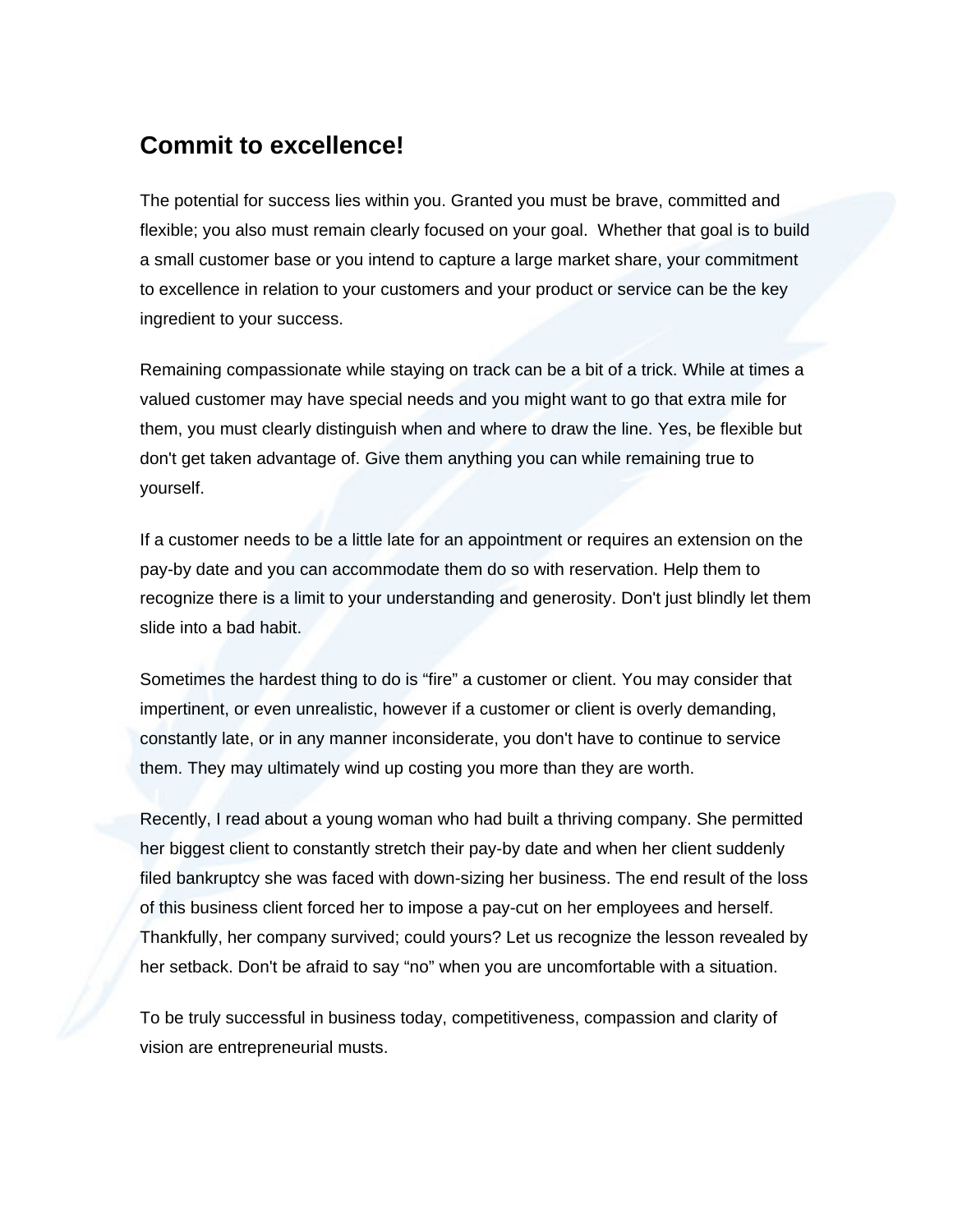### <span id="page-3-0"></span>**Commit to DO!**

How many times have you made an attempt to do something only to fail? Have you ever attempted to start a project, quit smoking, or lose weight, only to wind up either worse off than when you originally began or with a half-completed project?

What about that business you swore you would promote this year? That book you were going to write? Did you get it done? After numerous attempts at initiating an activity do you conclude you just can't adequately motivate yourself to accomplish the task? Do you allow 'things' to get in your way?

Perhaps the challenge is not that you haven't formally set your ultimate goal, but rather that you have decisively committed to failure. Think back, did you say I am going to 'try'? The word try in itself is the beginning of the end. 'Try' is simply not as motivating as 'DO'!

Webster's definition of try is **1 a :** to examine or investigate judicially **b** (1) **:** to conduct the trial of (2) **:** to participate as counsel in the judicial examination of **2 a :** to put to test or trial <*try* one's luck> -- often used with *out* **3 :** to make an attempt at – It is clear that even Mr. Webster fundamentally realized that to try was a pledge ONLY to try.

When you try to accomplish something you often fail simply because you have released yourself from the guilt of failure; you never said you were going to do, just that you would try. Therefore, when you do fail you can say "been there, done that" without feeling like you failed. However, the reality is; you did fail!

I have found that when I commit to DO, things get done! That one simple word purposely produces a mindset for success! I recall when I began my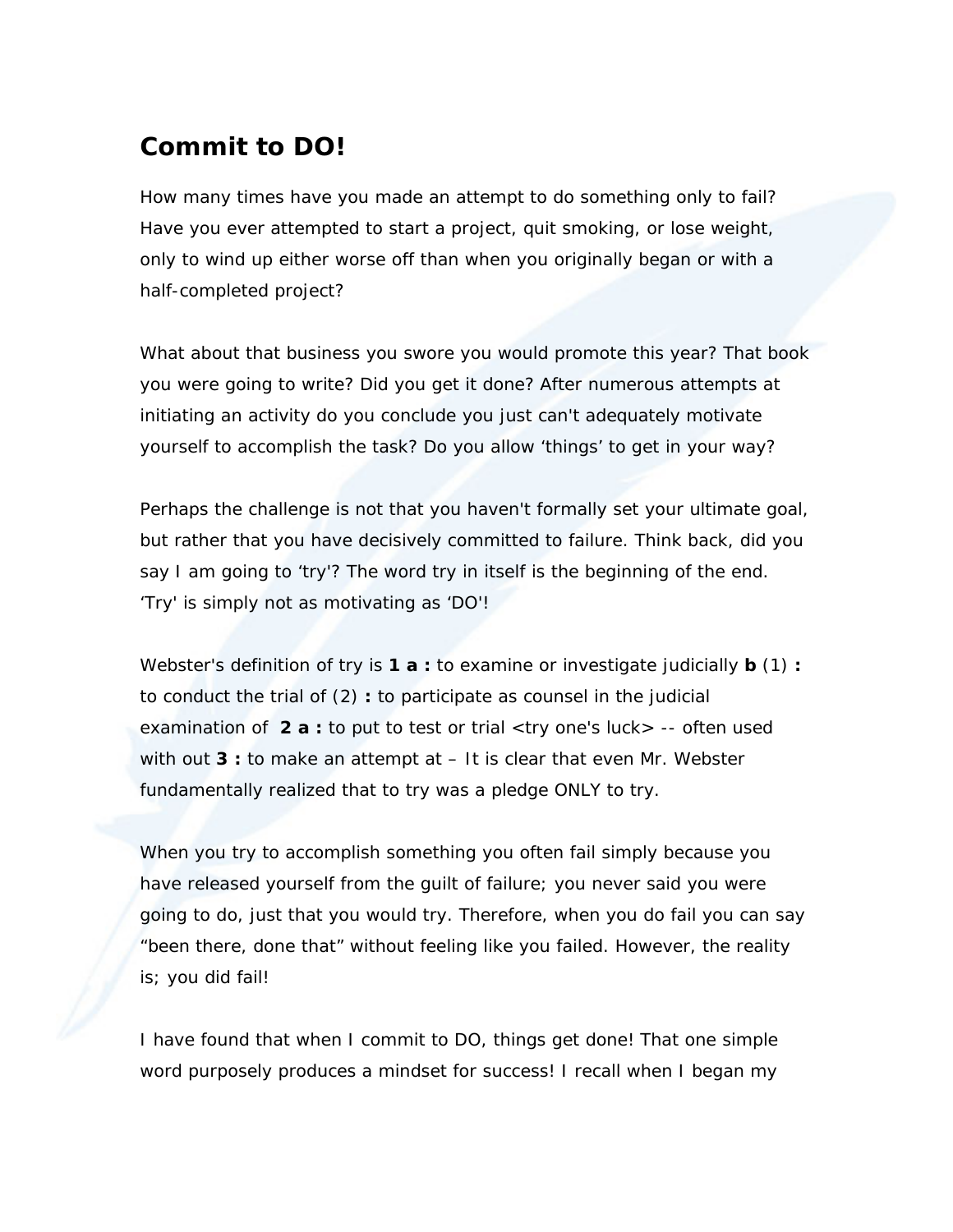business, 30+ years ago, I simply decided to DO! I didn't say, I am going to TRY, I said I AM GOING TO…! No option for potential failure there.

Another effective illustration I recall is when I decided to stop smoking. I had TRIED several times before, but the day I said 'I QUIT!'; that is the day I REALLY did quit!

How do you purposely produce decisive success? Yes, do start with a clearly defined goal in mind. Yes, do successfully create a plan, write it down, and make it a reality. But most importantly decide ultimately to succeed! Commit to DO!

To be truly successful and to remain committed to your ultimate goal, 'Commit to DO' today!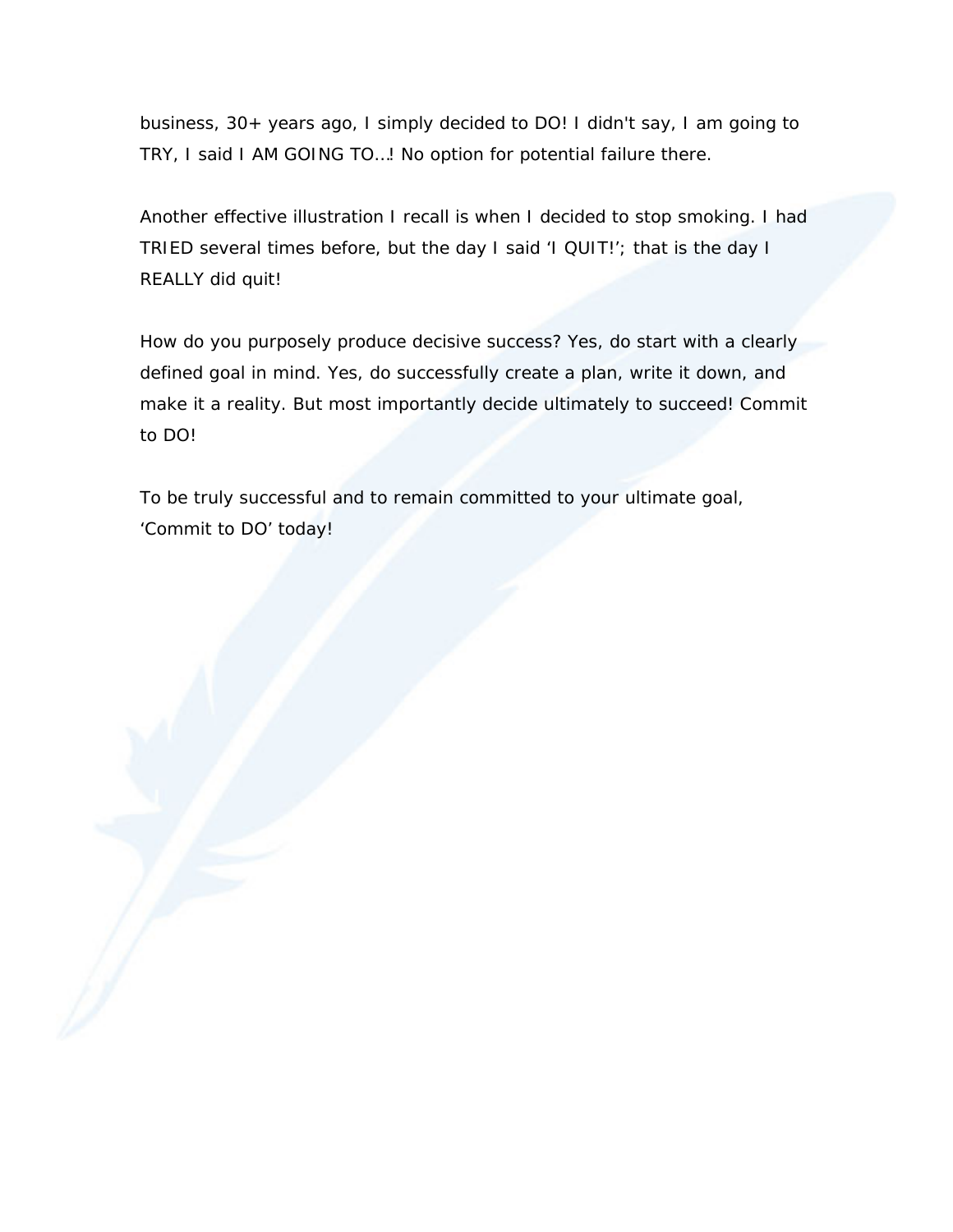#### <span id="page-5-0"></span>**Commit to Win!**

In today's fast paced competitive world we tend to rush from one point to the next. Learning to 'multitask' is beneficial for your assistant, but can be deadly to the successes you are endeavoring to achieve. When you look at successful people you know or have learned about you immediately recognize that they are genuinely, singly focused on their objective. Coming to the realization that you need to steadfastly focus on your ultimate goal is only the beginning.

So what is the next step? Picture yourself with the prize! No matter how silly or how trivial you may think it is, the simple act of creating a visual image of yourself having successfully achieved your objective and looking at it every day can purposely effect an observable sense of success. If your ambition is to be the top sales rep for your company or become the champion of the Indy 500, make it a fact in your mind; accept no excuses.

Now that you have that winning posture displayed on your bathroom mirror, on the partition of your cubicle or somewhere you will notice it often throughout the day; are you prepared to truly commit to win?

To be successful you must persistently remain focused on your goal. Easy for me to say but hard for you to do, you might sincerely believe. Do you think that you're not special enough to literally make your dream a reality? Even the slightest doubt can steel your prize away. Often in life we are thrown off track by this obstacle or that challenge. It is when you allow 'things' to get in your way that you lose your central focus. Take your example from the hurdler, jump over it and keep going.

Think, eat and sleep success! Commit to win! As you set about making your dream a reality you will come across naysayers that will try to steal your vision. Turn and run; don't look back!

If you are in sales you've probably heard of the 'Law of Averages'. What is being referred to here is the 'Law of Large Numbers'. This law states that everything will ultimately 'average out' or 'what goes around, come around'. Therefore, if you are steadfastly endeavoring to be the number one salesperson, don't be thwarted by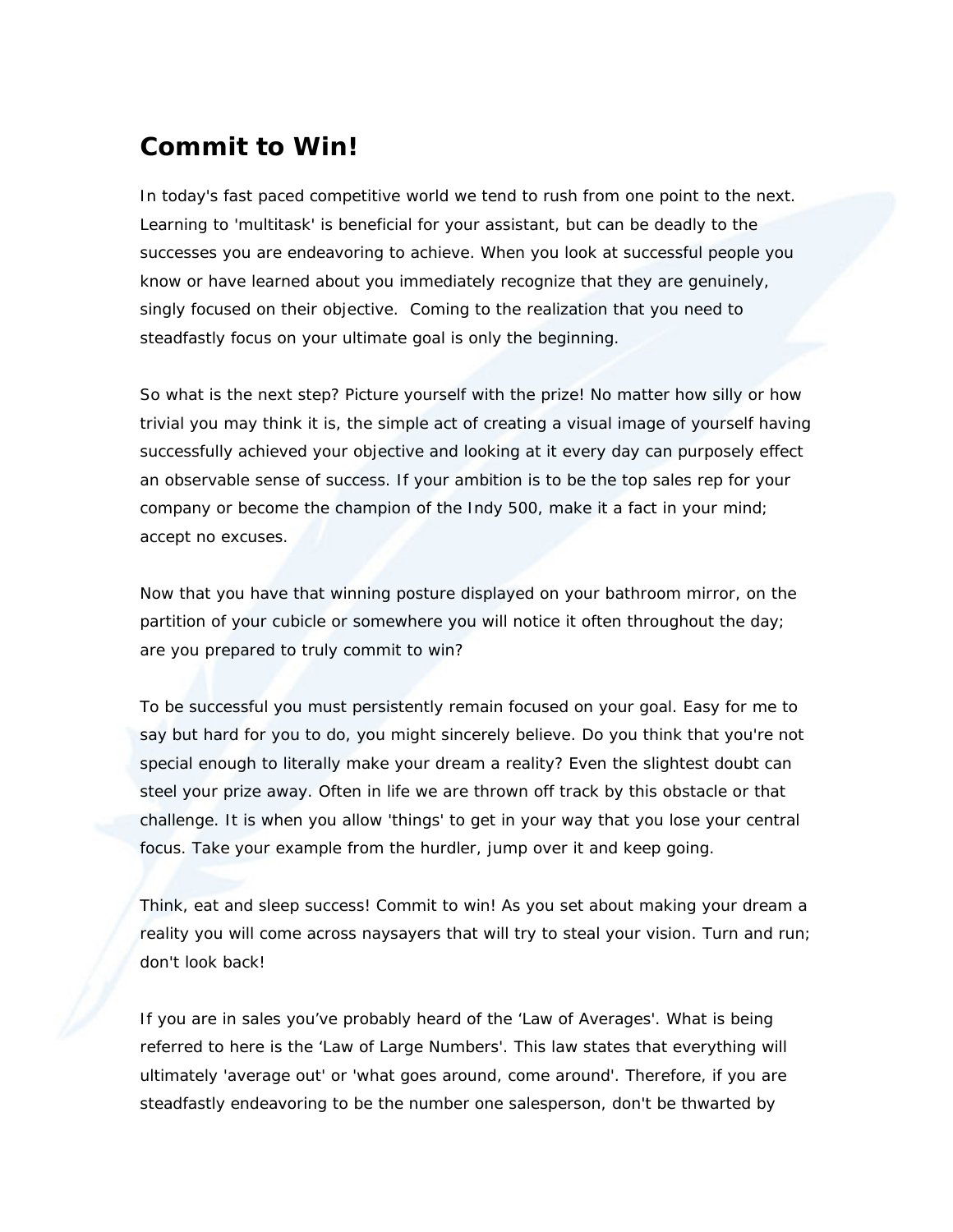those that say 'no'. Look at each and every 'no' as one less that you need to get in order to achieve a 'yes'. After each and every 'no' look up at the sky, snap your fingers and cry 'NEXT!'

Now, discipline and skill will be the tools you need to acquire. Even the most successful person you know, initially began their journey with exactly the same chance of success as you have now. They, likely, sought out a mentor, someone who could adequately supply them with effective training and hone their skills until they too could achieve their goal. Do you really want a coach that will embrace you and tell you how wonderful you are or one that hones your ability and fervently incites you to be the best you can be? Embrace your failures; learn from your mistakes and steadfastly determine to accept nothing but victory.

These are all essential steps to achieve ultimate success. Omitting or 'short-cutting' just one of them can significantly hamper your success journey. Whether ballroom dancer or business owner, training for the Olympics or learning a profession, the one that walks away with the 'gold' is the one that is decisively committed to win. I challenge you to formally establish your goal, envision yourself as having successfully achieved it and commit to win!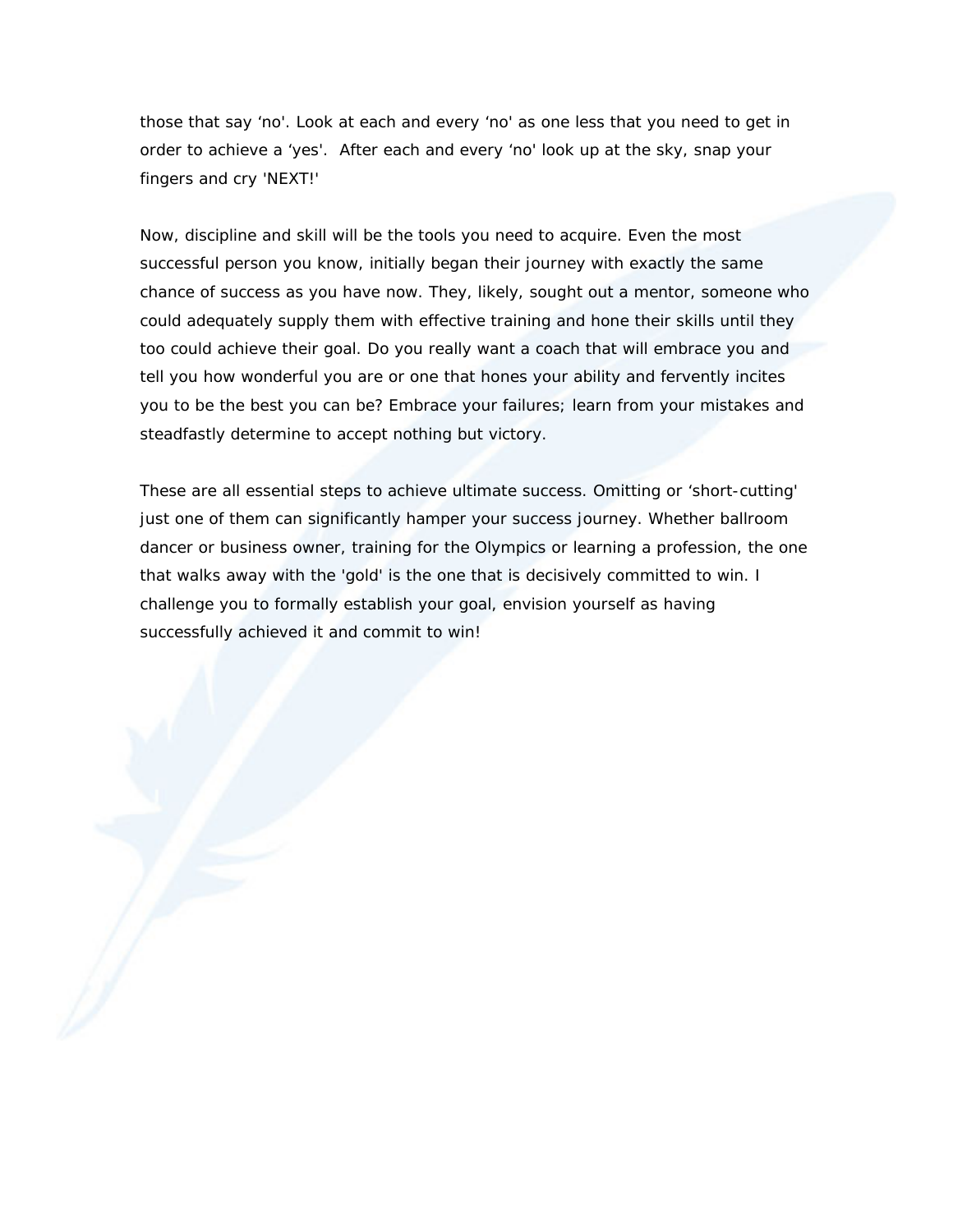### <span id="page-7-0"></span>**A Vote for Confidence**

Recently I organized a promotional photo contest. Among the selections an image was titled 'Confidence'. Overwhelmingly that photograph was chosen and ultimately became the winner. This made me stop and think about how most of us are influenced by the air of confidence.

Look around you; think about it. What is it that makes you want to emulate someone else? More than likely you are drawn to people who project confidence. Would you apply the principles gained at a conference or training session if the spokesperson didn't impress you? When you attend a function is it the individual that meekly offers their hand to you that you wish to befriend or do you seek out the recognized leaders in the group? Of course, you should introduce yourself to all types of people, but how do you draw them to you? Confidence is the key!

How do you reach the point where you too possess the confidence that causes others to actively seek you out? There is a fine line between success and mediocrity and confidence can serve to bridge that gap.

So how do you develop your confidence? Knowing everything about your product or service certainly helps, but waiting until you 'know it all' can cost you valuable business building time. Begin with the basics. Practice. Yes the simple act of standing in front of a mirror and practicing what you want to say will allow you to improve your speaking ability.

Alternately, if you happen not to "know everything about your product or service" an excellent option is to show a sincere interest in the other person's area of expertise. This will typically serve as a great icebreaker and make them more comfortable and sympathetic to your points when you get around to them.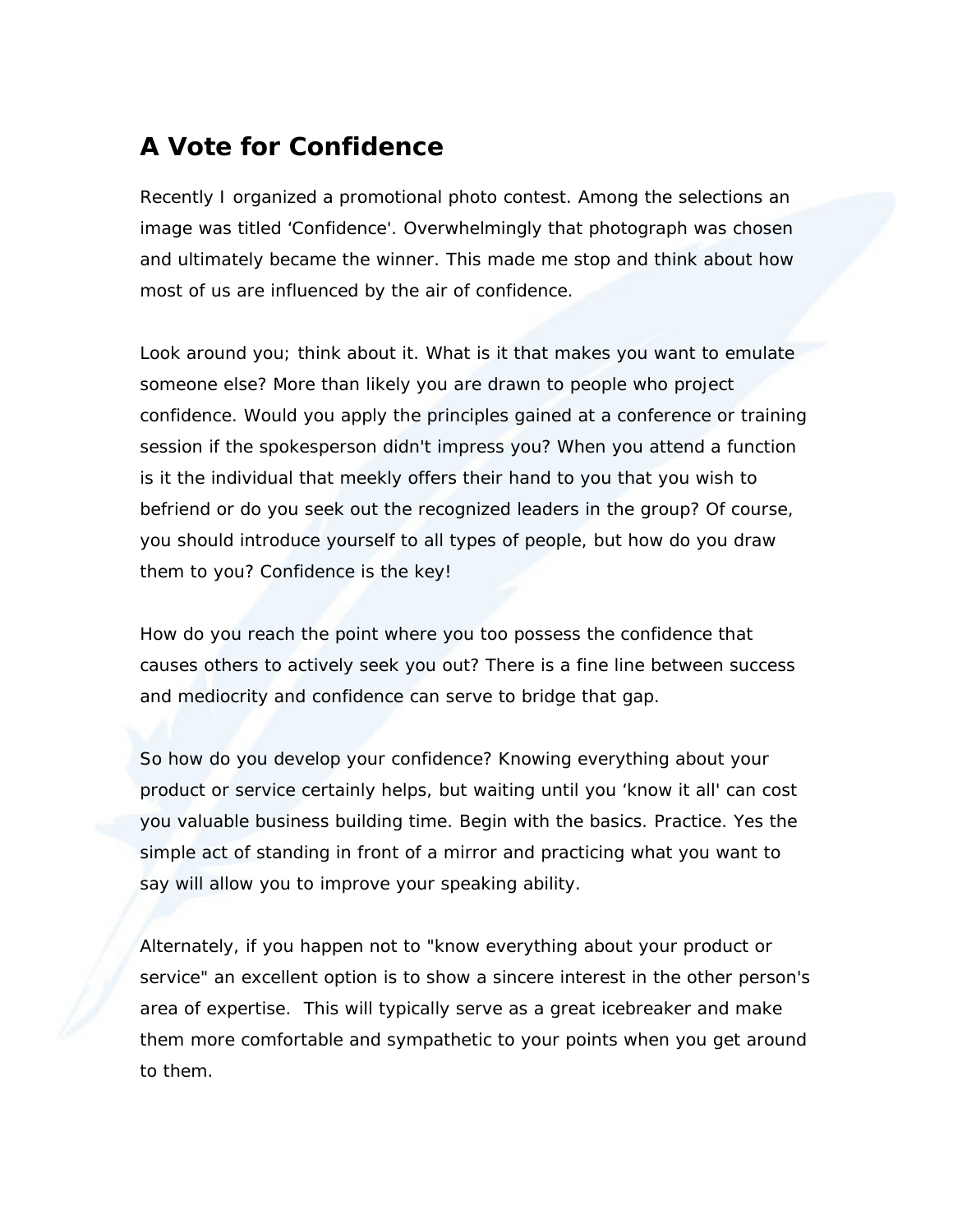Once you are comfortable with what you have to say it is time to begin looking in the mirror at how you present yourself. Take a good look. Is the person looking back at you someone you would like to get to know? How are you standing? Are you standing up straight and tall or are you just standing there looking back at yourself? Pull those shoulders back, think and act positively.

You have certainly heard it said, 'Dress for success'. The style you dress in can either enhance your feeling of confidence or it can detract from it. When you wear clothes that are wrinkled and the wrong size you tell the world you are lazy, unsure of yourself and generally to be avoided. However, just the opposite is true of the individual that is well dressed, neatly pressed and groomed. You don't have to wear Armani suits or fine jewelry, just dress in a neat, clean, attractive fashion. Ladies, that mini-skirt or suit that is just the teensiest small in the obvious places is not the way to portray your winning personality. Some of the best dressed women I have ever seen were office assistants in Santiago, the capital of Chile. None of them had much money nor were they dressed in expensive clothes, but they all fit trim figures into tastefully chosen clothes. After 30 years I still remember them.

Now that you have the posture and the right outfit you need to look at your unspoken language. Body language is the subtle art of communicating without speaking. What is your body language communicating to others? Are you telling them with the look in your eye or your posture that you are worth knowing? If not, I have a couple of simple suggestions for you.

Always look the person you are speaking to directly in the eyes. This tells them that you believe in what you are saying and that you respect them. Another skill you might develop is the ability to create a connection by the simple act of conforming posture. As an illustration; if the person you desire to speak with is sitting with their right leg over their left, you do exactly the same. Allow them to become comfortable in that position and then ever so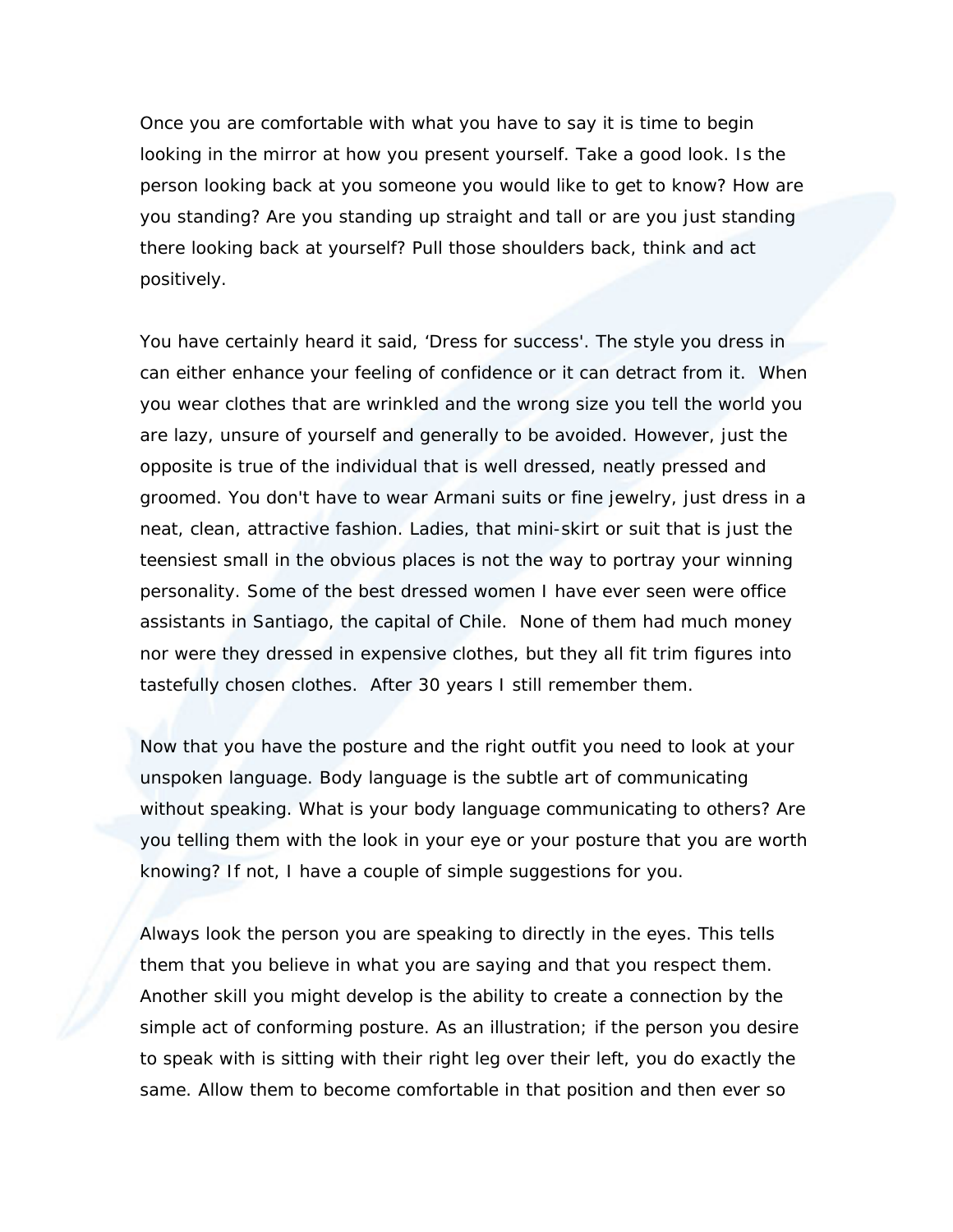subtly switch your position. If they follow suit they are unconsciously bringing themselves into agreement with you. If they don't, switch back to their position and try again.

There are numerous reference materials on the art of body language. I urge you to incorporate at least a few of these methods into your daily communication.

These simple practices will aid you in developing the confidence you desire. An air of confidence is not something that most of us are born with. It is a talent that successful people have learned and aptly utilize every day. Practice and begin developing your confidence with these simple techniques; then, go forth and win friends and influence people!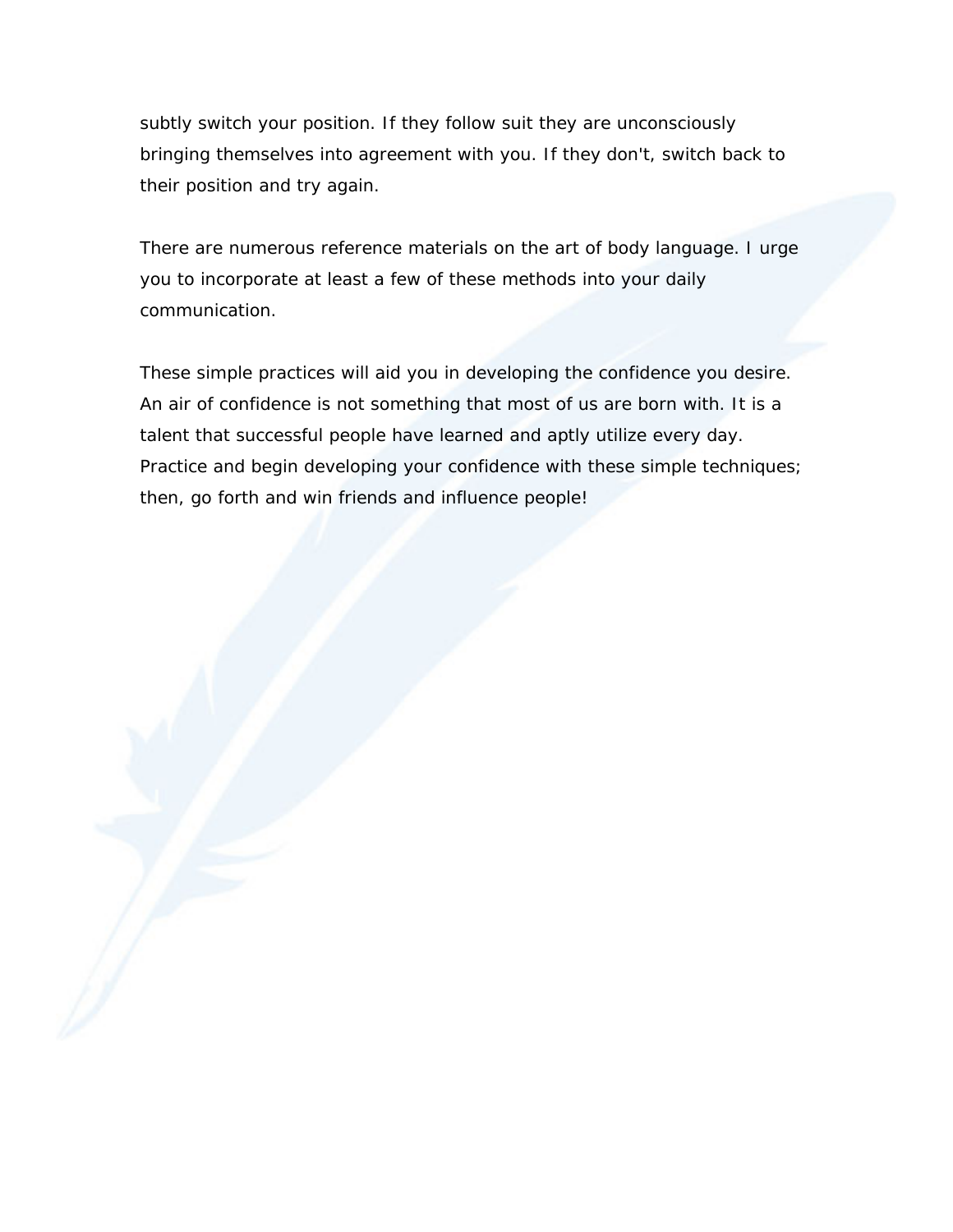#### <span id="page-10-0"></span>**Seven Deadly Sins of Goal Setting Part I**

The new year is nearly upon us. It is time once more to visit the issue of goal setting. What are you planning to accomplish next year that you haven't previously? Do you see yourself as the top salesperson at your company? Do you desire to successfully increase your customer base; promote your business or maybe you simply want to save and plan for a vacation in some exotic locale?

We all have the best intentions when it comes to getting things done. However, for most of us there just aren't enough hours in the day. At times you may have wondered at the end of the week where all that precious time went. Believe me, you are not alone.

Goal setting, whether for mundane daily tasks or a billion dollar operation is an activity familiar to everyone. The larger our operating domain, the more important it is that we "get it right".

So just what can you do to effectively guarantee you achieve your goals? How do you successfully complete your tasks efficiently and effectively? I will attempt to effectively respond to these questions by helping you avoid some of the pitfalls of goal setting.

- 1. Failure to create a plan Does that sound a bit strange? Actually 2 out of 3 people who have trouble in this area merely haven't taken the time to consider the actions necessary to achieve their goals.
- 2. Lack of or poor organization Step back and look at the big picture. Think about what you wish to accomplish and how to complete the task within the time frame you have allocated. Consider all the aspects that will come into play. Draw on your resources whether they are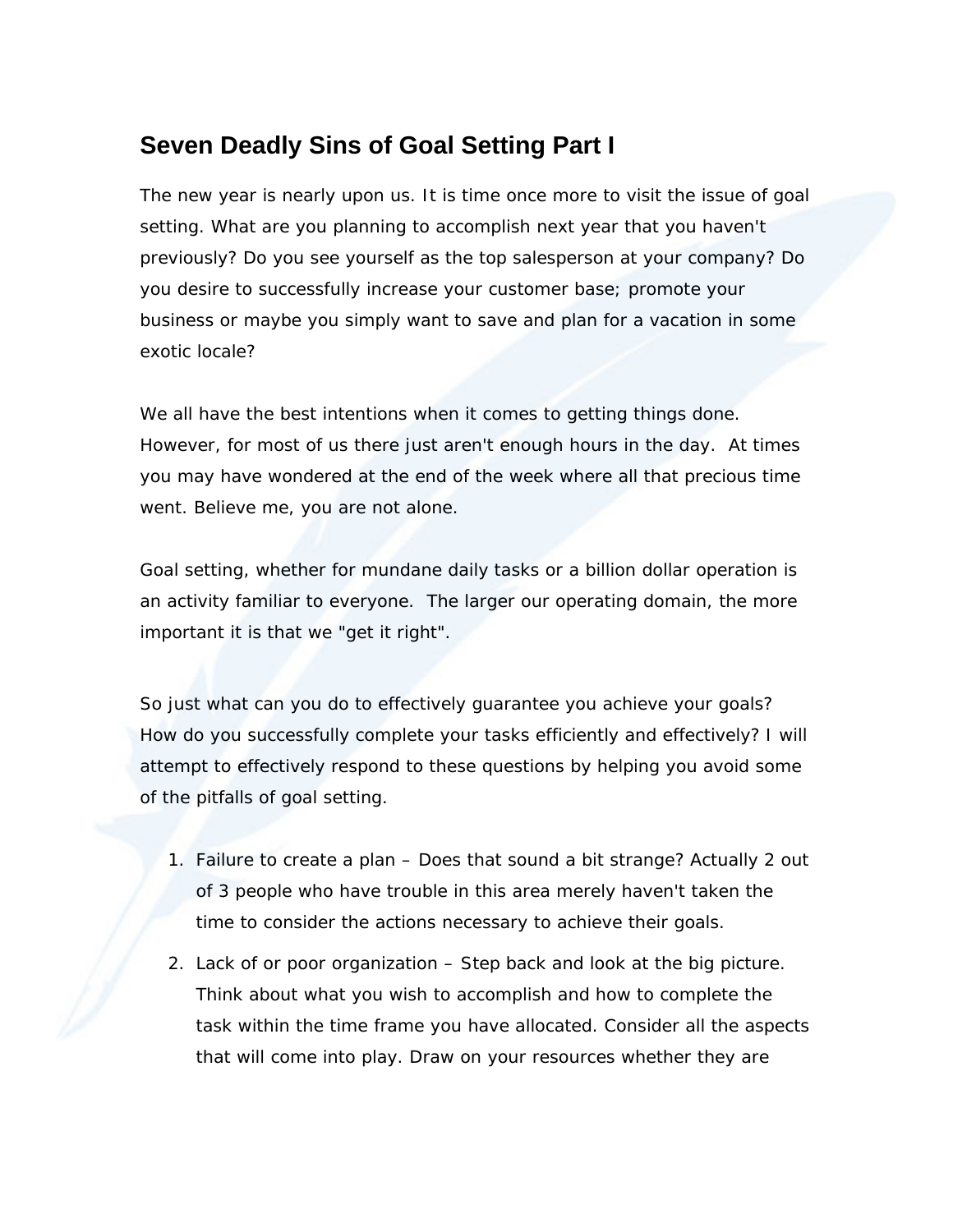materials or a human that will effectively guarantee your objectives are accomplished.

3. Fear of the loss of control – This one is a big problem for many of us. How often have you had the thought, if I could just have someone else do this simple task… only to discount that thought because you don't believe it would be completed as effectively and efficiently as you could do it yourself.

If you expect your business to grow beyond what you are able to accomplish yourself you have to be prepared to share responsibilities. Other qualified individuals or companies can assist you when the timing is right to take your business to the next level. You have to learn to balance increased production with increased overhead.

These are just the first few snares to avoid when initiating your goal planning. Successful goal planning is an integral part of business development. In Part II we will discuss the last four pitfalls of goal planning, how to overcome and succeed.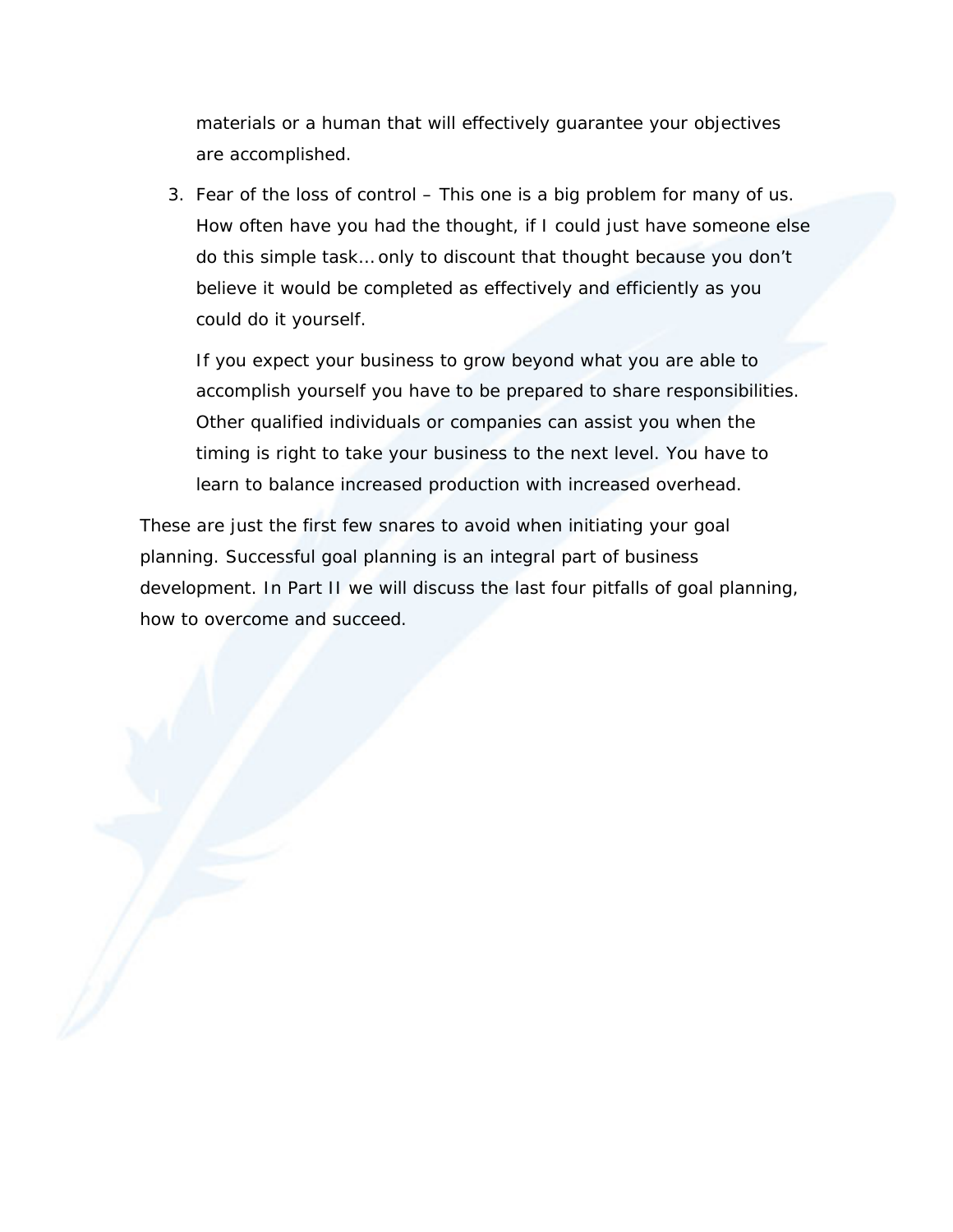#### <span id="page-12-0"></span>**Seven Deadly Sins of Goal Setting Part II**

In the first part of our series we discussed the lack of planning, organization and the fear of loss of control. In Part II I am going to continue this discussion. I am going to jump right in.

4. Failure to designate tasks – This goes right along the same line as fear of the loss of control. When you finally do yield the reigns long enough to understand the necessity of allocating the menial tasks, you will have initiated the first steps of developing the team you will need to attain your goal.

Before you over commit yourself or limit your growth consider who can effectively assist you. Perhaps you need to hire a new employee but you don't want the headaches of the overhead. Consider the possibility of utilizing a placement agency that will handle all the financial and legal aspects of employee management. Maybe your need is for a contractor who will help you organize your workspace allowing you to become more productive. Perhaps you want to accomplish a task that you are just not trained to do. If that is the case, find someone that has the skill to assist you and ask them for their input or cooperation.

- 5. Failure to prioritize Once your goal has been decided upon one of the most important thing to accomplish is the development of a task list. Prioritize your tasks; write them down. Once you complete the first task it will equip you to initiate the next which in turn will enable you to remain focused on your goal. It is when we attempt to do everything all at once that we often become overwhelmed with the project at hand and lose focus. This is the precursor of failure.
- 6. Failure to implement Take action! The fact of the matter is if you don't implement your plan your plan is worthless! How many times have you sat down and figured out what you need to do, how you are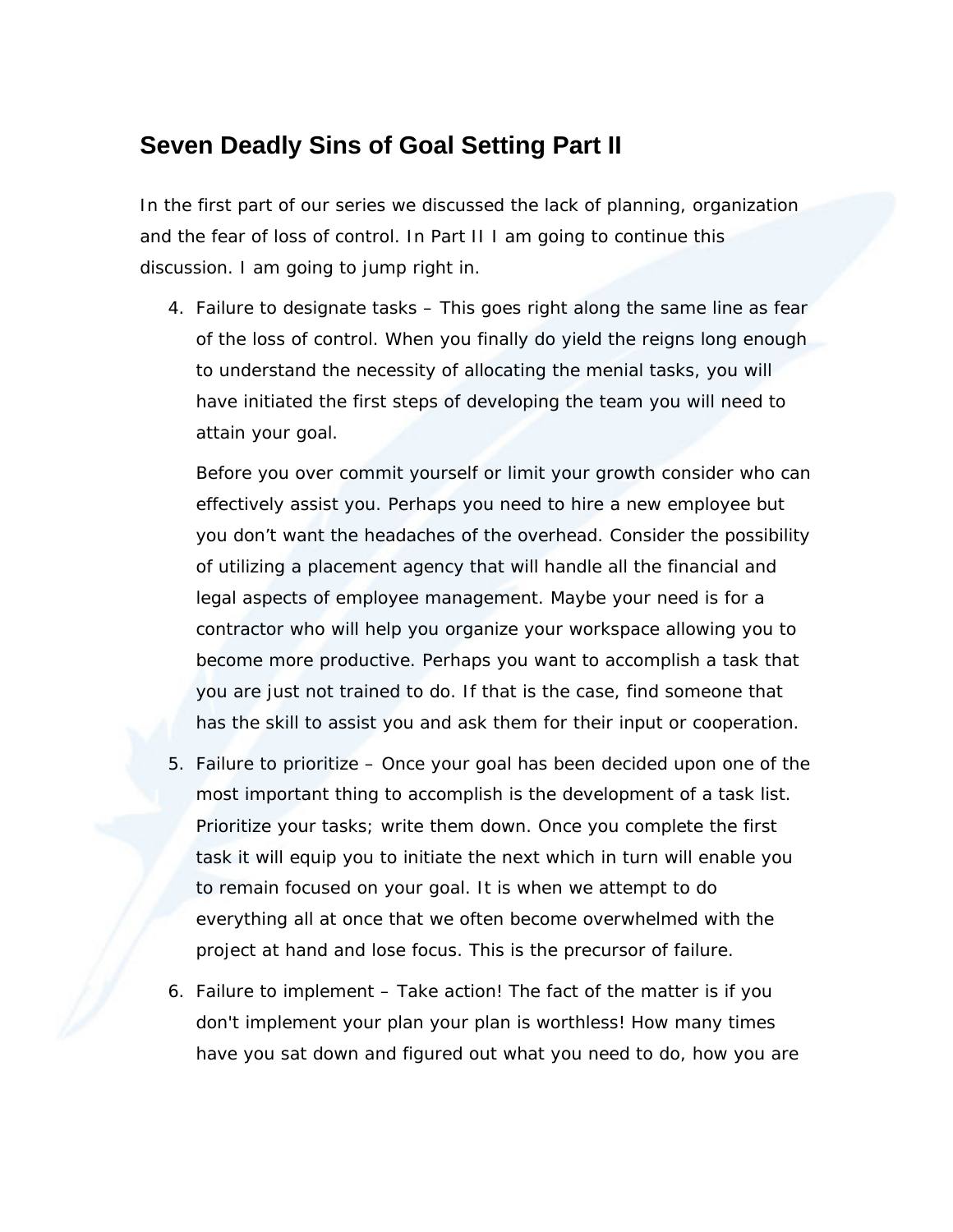going to do it, and what tools you'll need to accomplish the task only to fail at implementation?

Goal setting has two components, planning and implementation. The more realistic the planning the better the results of the implementation will be. Every year business professionals and managers set aside (or press their employees to allocate) time to design their business plan for the year ahead. Then once that task is completed they return to the same old habits of the previous year without even a hint of the required action to achieve their goals.

If your plan doesn't incorporate effective measures to ensure its implementation then it will likely fail. We are all familiar with the partially crossed off "to-do" list at the end of the day – how about a trillion dollar real life example?

In 1980 President Reagan promised to balance the budget by 1984. In reality the plan was never implemented. He never proposed a balanced budget in his eight years in office or curbed Congress's ballooning spending programs. In 1985 the Gramm-Rudman-Hollings plan promised a balanced budget in 1991 -- it was never implemented. In 1990 Congress enacted a program to balance the budget by 1993 – it was not implemented. In 1995 another plan – never implemented.

The lesson here is that the plan must match expectations with reality and include measures to ensure execution in the face of obstacles and opposition.

7. Failure to establish a reward system – For most people it's all about the reward. Think about it. How many game shows are there? How often are incentives given in sales meetings? It's all about discovering what keeps you focused on the task at hand. When you have rewards to eagerly anticipate you increase the chance of accomplishing the task.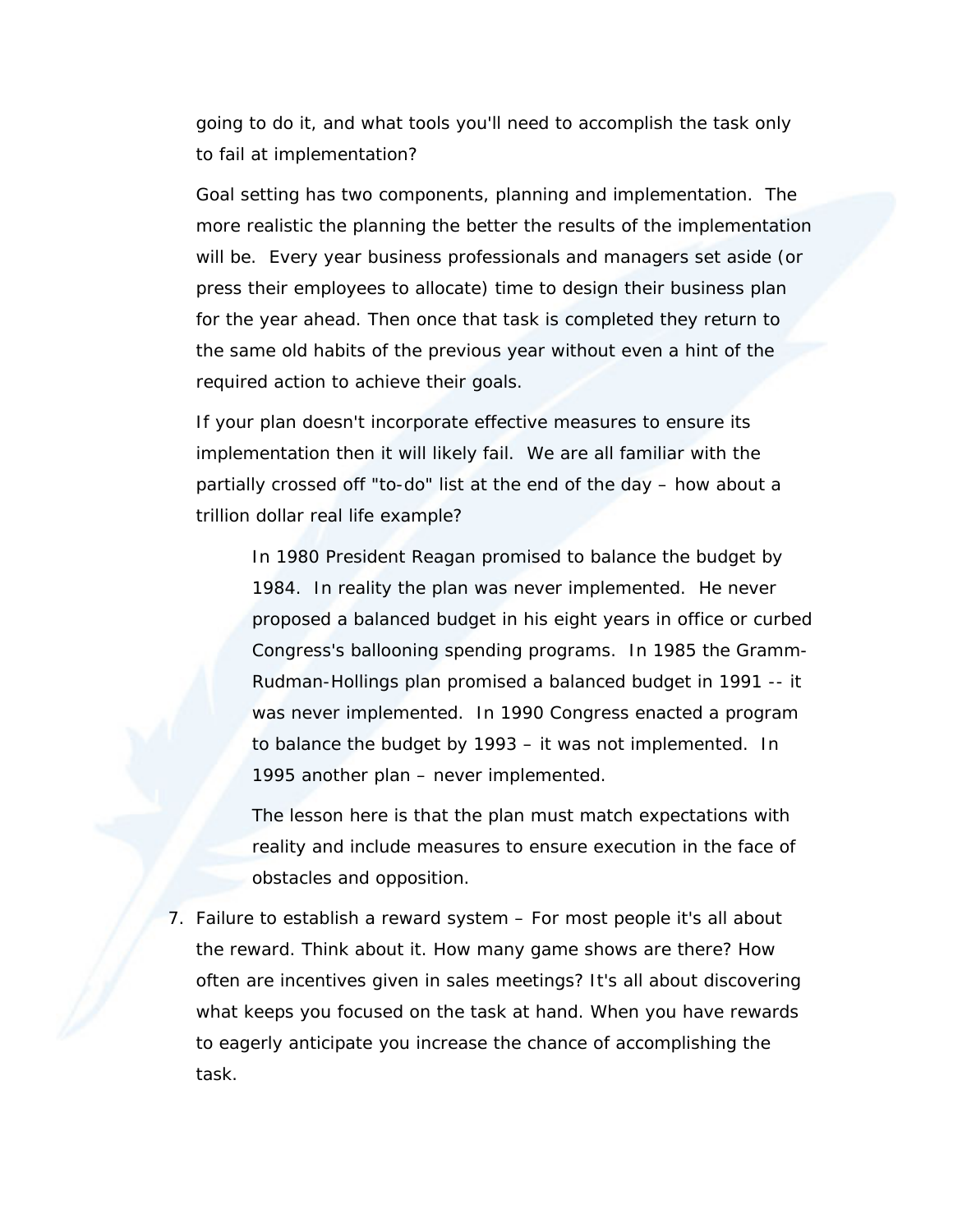Think of a reward that is realistic for the goal you want to attain. Don't limit yourself to just the end reward; consider also small rewards for accomplishments along the way. You may decide a night out, or a trip to a masseur is just what you need. Make it realistic and rewarding enough to keep you on track and go for it!

Create a plan, organize and prioritize, implement, designate, and followthrough. Accomplish your goal(s) one step at a time and reward yourself for a job well done.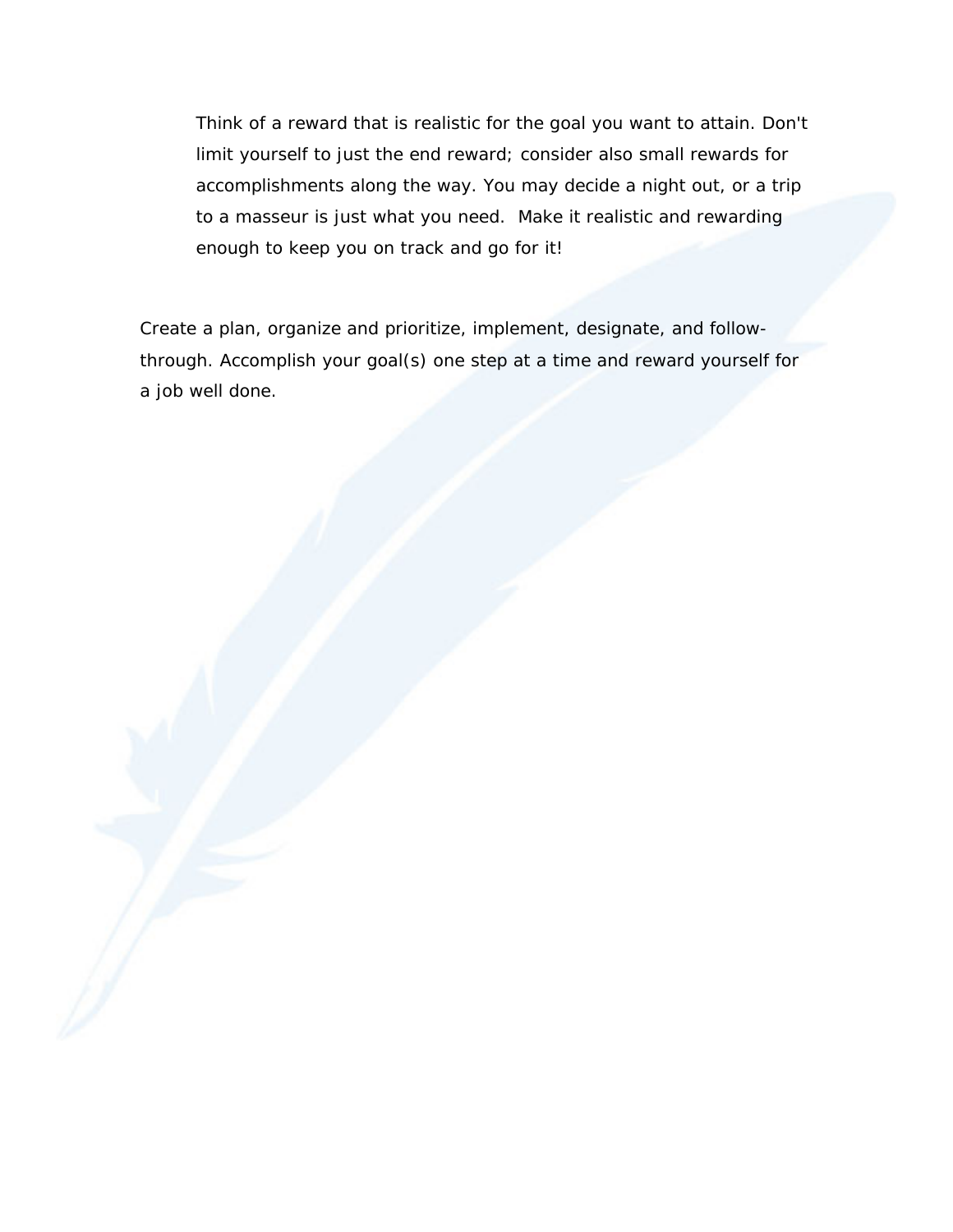#### <span id="page-15-0"></span>**Contagious Influence**

So, you passionately desire to have a successful business. You've bought all the tools, read all the books, joined all the associations and you're still struggling to break even. This scenario is all too familiar for many small business owners. So how do you change all that? How do you help people recognize that what you have to offer is what they have been seriously looking for? Become contagious!

No, I am not talking about going out and passing around that flu bug. What I am recommending is the art of presenting yourself in a manner that attracts others to you.

Let's look at the facts. Nobody wants to buy anything that they haven't already bought-into. If they don't believe they won't buy. So how do you successfully develop a contagious personality if you weren't born with one? The steps are clear and simple. I call it the C+ principle.

#### $C + C + C = C1$ .

The first C stands for Commitment. You have to be committed to what you have to offer. You have to genuinely believe in your product or service to be able to persuade others of its potential value. How many of you have a product or service that you don't believe 100% in? Have you lost your enthusiasm for what you have to provide? How do you expect others to conclude they just can't live without "it" if you don't believe what you have is truly the best answer for YOU?

The second C stands for Communication. Be ready to share! What do you share? The best way to communicate your faith in your product or service is to merely "tell your story"; yet, so many of us are trying to master those pat sales lines. We have become convinced that if we say just what everybody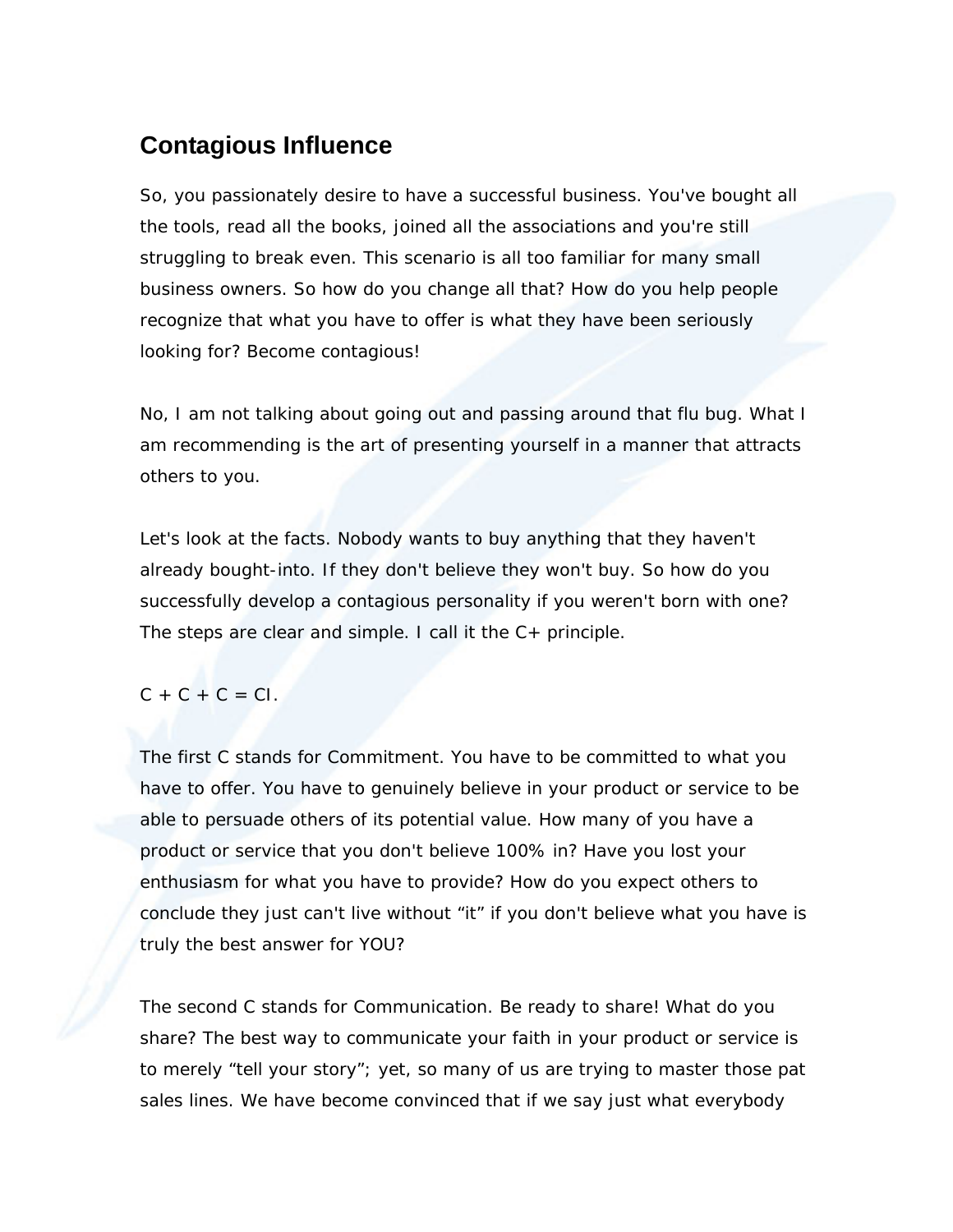else says we can be as successful as they are. Truly, it took them years to develop the "sales process" but when you hear it you know you are being "sold"! Simply tell your particular story. It is much more powerful than any sales tactic that you may have at your disposal.

What would you rather have a salesperson say to you? "Our widgets are the best widgets in the world! We have sold over 1-billion widgets." or "It will alleviate all your aches and pains with just one application!" or "When my spouse died unexpectedly, I found myself in financial ruin. I quickly learned that if they had just set aside a small amount each month I would not have been so financially devastated. That is why I determined to become a Financial Advisor, so that others won't have to go through the same pain I did." (This IS my story.)

Communicate with them; help them understand what you have and why they absolutely need it. Share your precious time with them. They won't listen until they perceive that you honestly care. Share your before and after story with them. Make it personal. Make it real.

This brings us to the third C, Character. Be genuine in your compassion and offer it with gentleness and respect. Don't "hit them over the head" or come on so strong that you push them away. You need to be respectful at all times while showing them your passion. Honesty is a moral virtue, that's true. It also is the best evidence of a strong character. Remember to always be truthful and sincere. Those that offer empty promises will soon find that they have nothing but headaches to fall back on. It is when you humble yourself and share genuine concern that you command the attention of others.

Remember the formula: Commitment  $+$  Communication  $+$  Character  $=$ Contagious Influence.